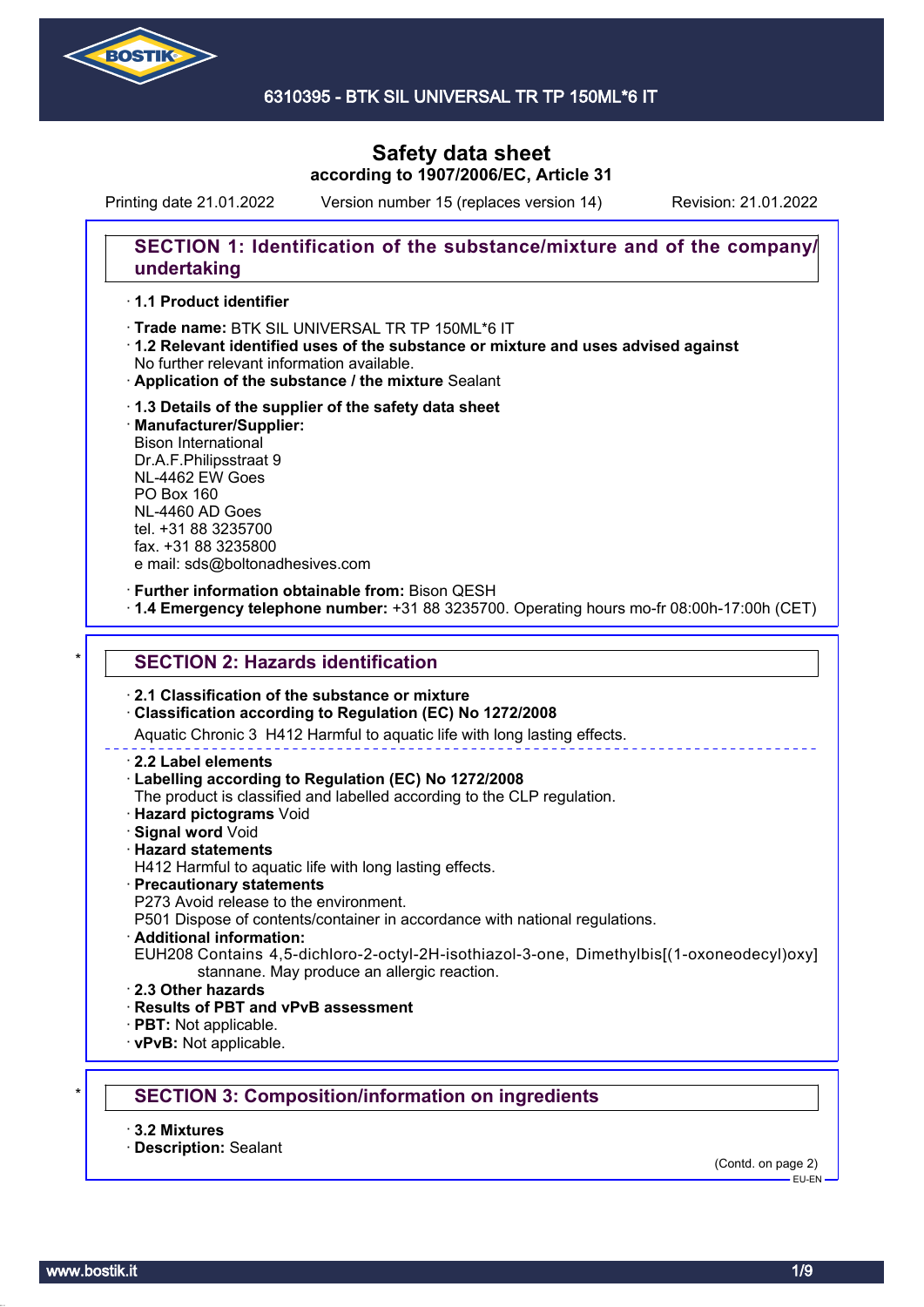

Printing date 21.01.2022 Version number 15 (replaces version 14) Revision: 21.01.2022

#### Trade name: BTK SIL UNIVERSAL TR TP 150ML\*6 IT

| Dangerous components:                                                                           |                                                                                                                                                                                                                                                                                                                        |                  |
|-------------------------------------------------------------------------------------------------|------------------------------------------------------------------------------------------------------------------------------------------------------------------------------------------------------------------------------------------------------------------------------------------------------------------------|------------------|
| CAS: 64742-46-7<br>EINECS: 265-148-2<br>Index number: 649-221-00-X<br>Reg.nr.: 01-2119827000-58 | Distillates (petroleum), hydtrotreated middle<br><b>Asp. Tox. 1, H304</b>                                                                                                                                                                                                                                              | 10-25%           |
| CAS: 64742-47-8<br>EINECS: 265-149-8<br>Index number: 649-422-00-2<br>Reg.nr.: 01-2119484819-18 | Distillates (petroleum), hydrotreated light<br>De Flam. Liq. 3, H226; 2 Asp. Tox. 1, H304                                                                                                                                                                                                                              | 10-25%           |
| CAS: 556-67-2<br>EINECS: 209-136-7<br>Index number: 014-018-00-1<br>Reg.nr.: 01-2119529238-36   | octamethylcyclotetrasiloxane<br>Depr. 2, H361f;<br>Aquatic Chronic 1, H410 (M=10)<br>PBT: vPvB                                                                                                                                                                                                                         | $≥0.025$ -<0.25% |
| CAS: 64359-81-5<br>EINECS: 264-843-8<br>Index number: 613-335-00-8<br>Reg.nr.: 01-2119822700-58 | 4,5-dichloro-2-octyl-2H-isothiazol-3-one<br>Skin Corr. 1B, H314; Aquatic Acute 1, H400;<br>Acute Tox. 4, H302; Skin Sens. 1, H317; STOT<br>SE 3, H335<br>Specific concentration limits:<br>Skin Sens. 1; H317: C ≥ 0.03 %<br>Skin Sens. 1A; H317: 0.03 % ≤ C < 0.03 %<br>Skin Sens. 1B; H317: 0.03 % $\leq C$ < 0.03 % | < 0.03%          |
| CAS: 68928-76-7<br>EINECS: 273-028-6<br>Reg.nr.: 01-2120770324-57                               | Dimethylbis[(1-oxoneodecyl)oxy]stannane<br>Decute Tox. 4, H302; Skin Irrit. 2, H315; Skin<br>Sens. 1A, H317; Aquatic Chronic 3, H412                                                                                                                                                                                   | $< 0.1\%$        |

As the product vulcanises acetic acid (CAS 64-19-7) is produced.

For the wording of the listed hazard phrases refer to section 16.

### **SECTION 4: First aid measures**

- · **4.1 Description of first aid measures**
- · **General information:** No special measures required.
- · **After inhalation:**
- Supply fresh air; consult doctor in case of complaints.
- No special measures required.
- · **After skin contact:** Generally the product does not irritate the skin.
- · **After eye contact:** Rinse opened eye for several minutes under running water.
- After swallowing: If symptoms persist consult doctor.
- · **4.2 Most important symptoms and effects, both acute and delayed** No further relevant information available.

· **4.3 Indication of any immediate medical attention and special treatment needed** No further relevant information available.

## **SECTION 5: Firefighting measures**

· **5.1 Extinguishing media**

· **Suitable extinguishing agents:** Use fire extinguishing methods suitable to surrounding conditions.

(Contd. on page 3)

EU-EN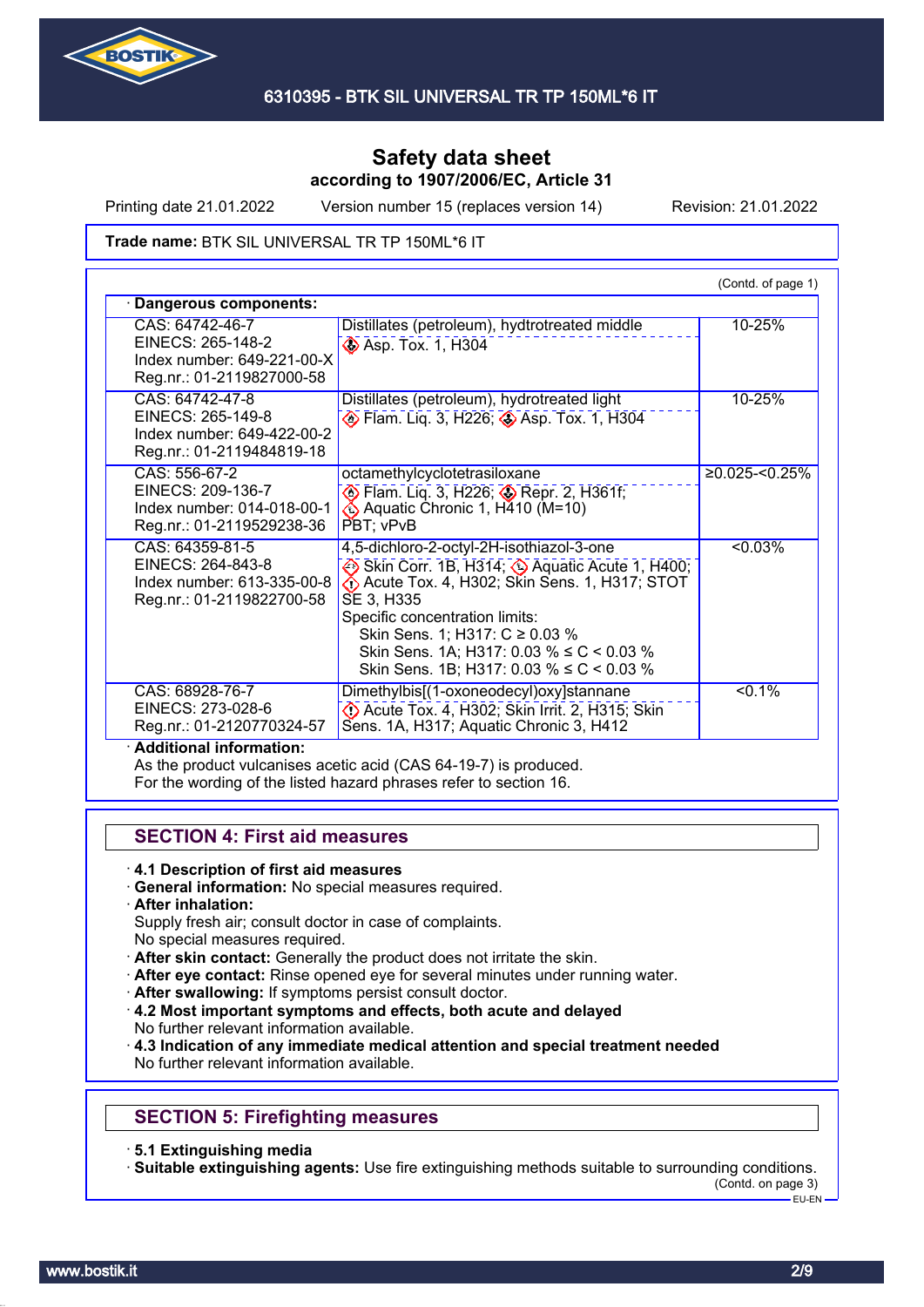

6310395 - BTK SIL UNIVERSAL TR TP 150ML\*6 IT

# **Safety data sheet according to 1907/2006/EC, Article 31**

Printing date 21.01.2022 Version number 15 (replaces version 14) Revision: 21.01.2022

(Contd. of page 2)

Trade name: BTK SIL UNIVERSAL TR TP 150ML\*6 IT

· **5.2 Special hazards arising from the substance or mixture**

No further relevant information available.

· **5.3 Advice for firefighters**

· **Protective equipment:** No special measures required.

### \* **SECTION 6: Accidental release measures**

· **6.1 Personal precautions, protective equipment and emergency procedures** Not required. · **6.2 Environmental precautions:**

Do not allow product to reach sewage system or any water course. Inform respective authorities in case of seepage into water course or sewage system. Do not allow to enter sewers/ surface or ground water.

- · **6.3 Methods and material for containment and cleaning up:** Send for recovery or disposal in suitable receptacles. Absorb with liquid-binding material (sand, diatomite, acid binders, universal binders, sawdust).
- · **6.4 Reference to other sections** No dangerous substances are released. See Section 7 for information on safe handling. See Section 8 for information on personal protection equipment. See Section 13 for disposal information.

# **SECTION 7: Handling and storage**

· **7.1 Precautions for safe handling** No special precautions are necessary if used correctly. · **Information about fire - and explosion protection:** No special measures required.

· **7.2 Conditions for safe storage, including any incompatibilities**

· **Storage:**

- · **Requirements to be met by storerooms and receptacles:** No special requirements.
- · **Information about storage in one common storage facility:** Not required.
- · **Further information about storage conditions:** None.
- · **Storage class:** 12
- · **7.3 Specific end use(s)** No further relevant information available.

### **SECTION 8: Exposure controls/personal protection**

- · **8.1 Control parameters**
- · **Ingredients with limit values that require monitoring at the workplace:**

The product does not contain any relevant quantities of materials with critical values that have to be monitored at the workplace.

- · **Additional information:** The lists valid during the making were used as basis.
- · **8.2 Exposure controls**
- · **Appropriate engineering controls** No further data; see item 7.
- · **Individual protection measures, such as personal protective equipment** · **General protective and hygienic measures:**

The usual precautionary measures are to be adhered to when handling chemicals. Wash hands before breaks and at the end of work.

**Respiratory protection: Not required.** 

(Contd. on page 4) EU-EN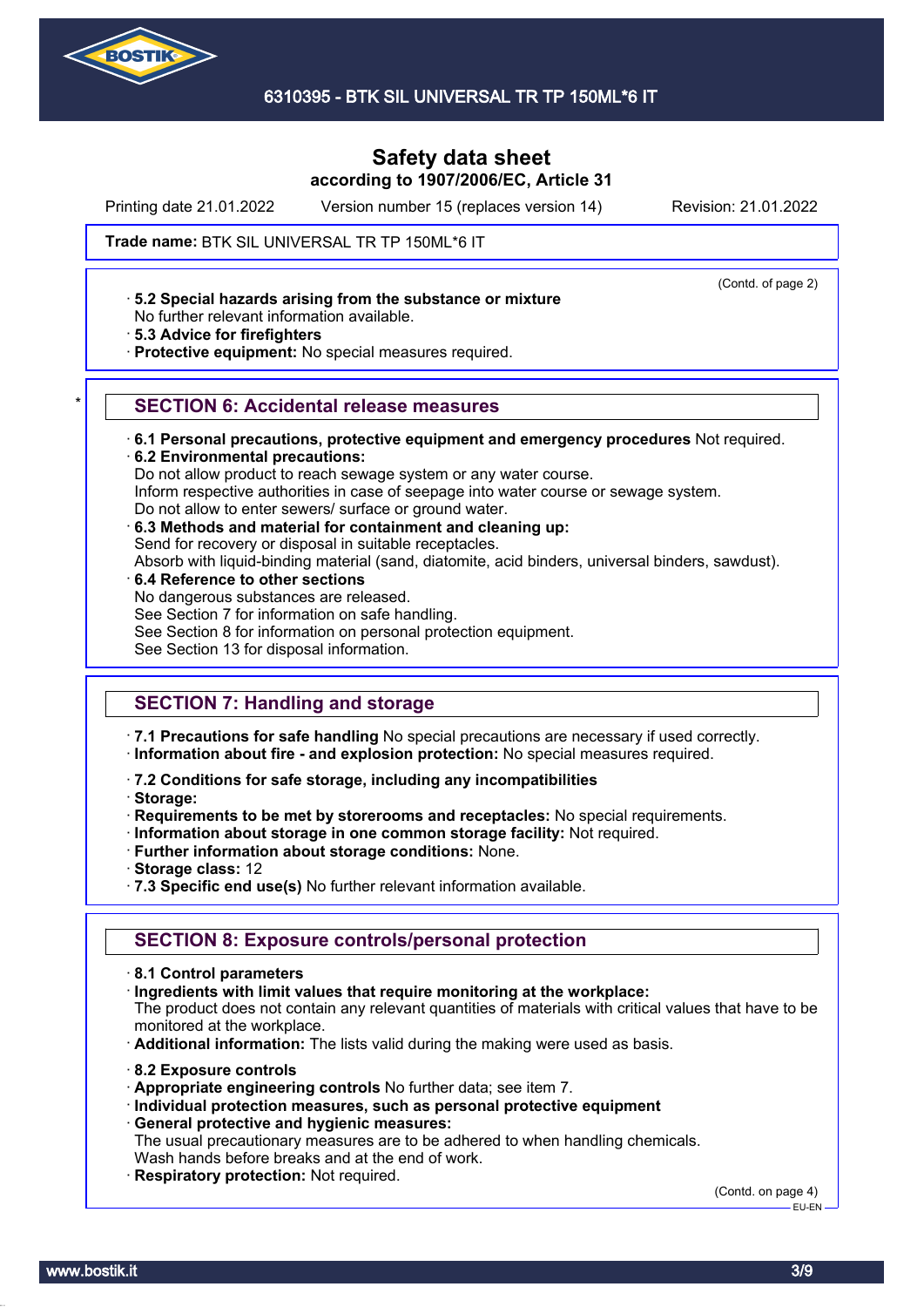

Printing date 21.01.2022 Version number 15 (replaces version 14) Revision: 21.01.2022

(Contd. of page 3)

#### Trade name: BTK SIL UNIVERSAL TR TP 150ML\*6 IT

#### · **Hand protection**

The glove material has to be impermeable and resistant to the product/ the substance/ the preparation.

Selection of the glove material on consideration of the penetration times, rates of diffusion and the degradation

- · **Material of gloves** Recommended thickness of the material: > 0,12 mm Nitrile rubber, NBR
- · **Penetration time of glove material** For the mixture of chemicals mentioned below the penetration time has to be at least 10 minutes (Permeation according to EN 374 Part 3: Level 1).
- · **Eye/face protection** Goggles recommended during refilling
- · **Body protection:** Use protective suit.

### **SECTION 9: Physical and chemical properties**

| 9.1 Information on basic physical and chemical properties |                                    |
|-----------------------------------------------------------|------------------------------------|
| <b>General Information</b>                                |                                    |
| · Physical state                                          | Fluid                              |
| · Colour:                                                 | According to product specification |
| · Odour:                                                  | Characteristic                     |
| <b>Odour threshold:</b>                                   | Not determined.                    |
| · Melting point/freezing point:                           | Undetermined.                      |
| Boiling point or initial boiling point and                |                                    |
| boiling range                                             | 2230 °C                            |
| · Flammability                                            | Not applicable.                    |
| <b>Lower and upper explosion limit</b>                    |                                    |
| · Lower:                                                  | Not determined.                    |
| · Upper:                                                  | Not determined.                    |
| · Flash point:                                            | Not applicable.                    |
| · Auto-ignition temperature:                              | Product is not selfigniting.       |
| Decomposition temperature:                                | Not determined.                    |
| · pH                                                      | Not determined.                    |
| · Viscosity:                                              |                                    |
| <b>Kinematic viscosity</b>                                | Not determined.                    |
| Dynamic at 20 °C:                                         | 60000 mPas                         |
| · Solubility                                              |                                    |
| · water:                                                  | Not miscible or difficult to mix.  |
| Partition coefficient n-octanol/water (log                |                                    |
| value)                                                    | Not determined.                    |
| · Vapour pressure:                                        | Not determined.                    |
| Density and/or relative density                           |                                    |
| · Density:                                                | Not determined.                    |
| · Relative density                                        | Not determined.                    |
| · Vapour density                                          | Not determined.                    |
|                                                           | (Contd. on page 5)                 |
|                                                           | $EU$ -EN $-$                       |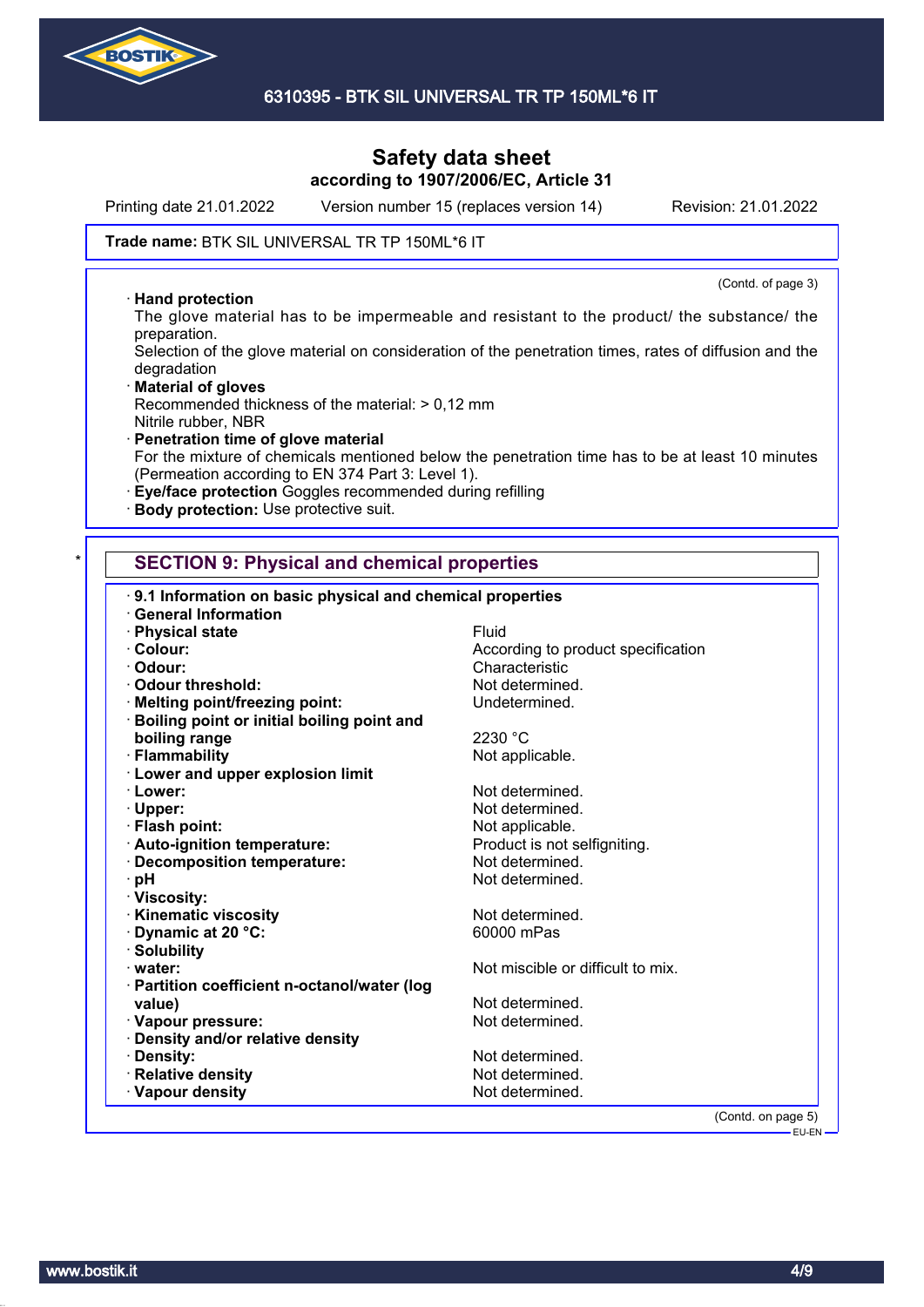

Printing date 21.01.2022 Version number 15 (replaces version 14) Revision: 21.01.2022

#### Trade name: BTK SIL UNIVERSAL TR TP 150ML\*6 IT

|                                               | (Contd. of page 4)                                 |
|-----------------------------------------------|----------------------------------------------------|
| 9.2 Other information                         | All relevant physical data were determined for the |
|                                               | mixture. All non-determined data are not           |
|                                               | measurable or not relevant for the                 |
|                                               | characterization of the mixture.                   |
| · Appearance:                                 |                                                    |
| $\cdot$ Form:                                 | Fluid                                              |
| Important information on protection of health |                                                    |
| and environment, and on safety.               |                                                    |
| · Ignition temperature:                       | $>370$ °C                                          |
| <b>Explosive properties:</b>                  | Product does not present an explosion hazard.      |
| · Solvent content:                            |                                                    |
| · Solids content:                             | 62.7 %                                             |
| Change in condition                           |                                                    |
| <b>Evaporation rate</b>                       | Not determined.                                    |
| Information with regard to physical hazard    |                                                    |
| classes                                       |                                                    |
| <b>Explosives</b>                             | Void                                               |
| · Flammable gases                             | Void                                               |
| · Aerosols                                    | Void                                               |
| · Oxidising gases                             | Void                                               |
| <b>Gases under pressure</b>                   | Void                                               |
| · Flammable liquids                           | Void                                               |
| · Flammable solids                            | Void                                               |
| · Self-reactive substances and mixtures       | Void                                               |
| · Pyrophoric liquids                          | Void                                               |
| · Pyrophoric solids                           | Void                                               |
| · Self-heating substances and mixtures        | Void                                               |
| Substances and mixtures, which emit           |                                                    |
| flammable gases in contact with water         | Void                                               |
| · Oxidising liquids                           | Void                                               |
| <b>Oxidising solids</b>                       | Void                                               |
| Organic peroxides                             | Void                                               |
| Corrosive to metals                           | Void                                               |
| <b>Desensitised explosives</b>                | Void                                               |

# **SECTION 10: Stability and reactivity**

· **10.1 Reactivity** No further relevant information available.

· **10.2 Chemical stability**

· **Thermal decomposition / conditions to be avoided:**

No decomposition if used according to specifications.

· **10.3 Possibility of hazardous reactions** No dangerous reactions known.

· **10.4 Conditions to avoid** No further relevant information available.

· **10.5 Incompatible materials:** No further relevant information available.

· **10.6 Hazardous decomposition products:** Danger of forming toxic pyrolysis products.

(Contd. on page 6)

EU-EN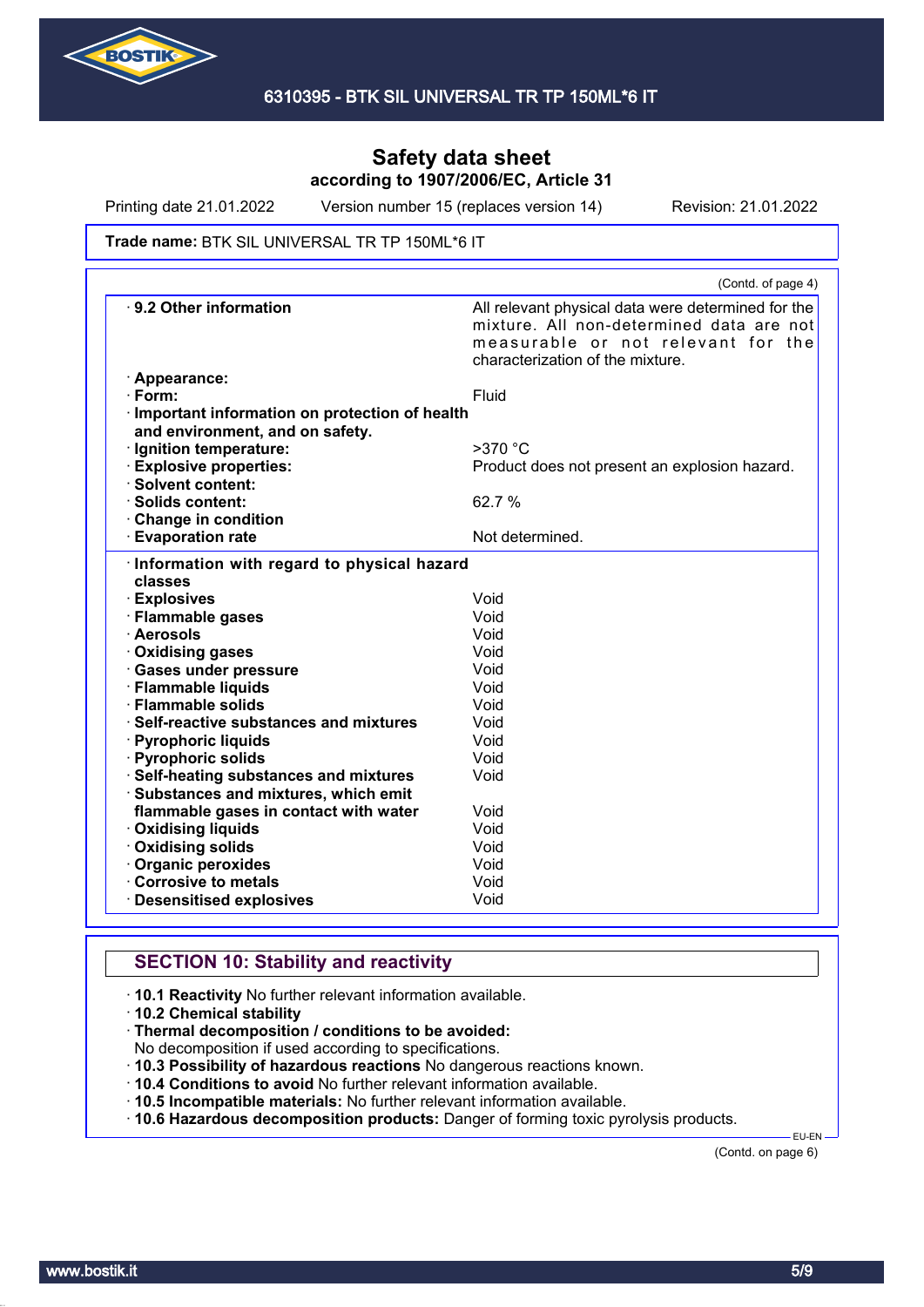

Printing date 21.01.2022 Version number 15 (replaces version 14) Revision: 21.01.2022

#### Trade name: BTK SIL UNIVERSAL TR TP 150ML\*6 IT

(Contd. of page 5)

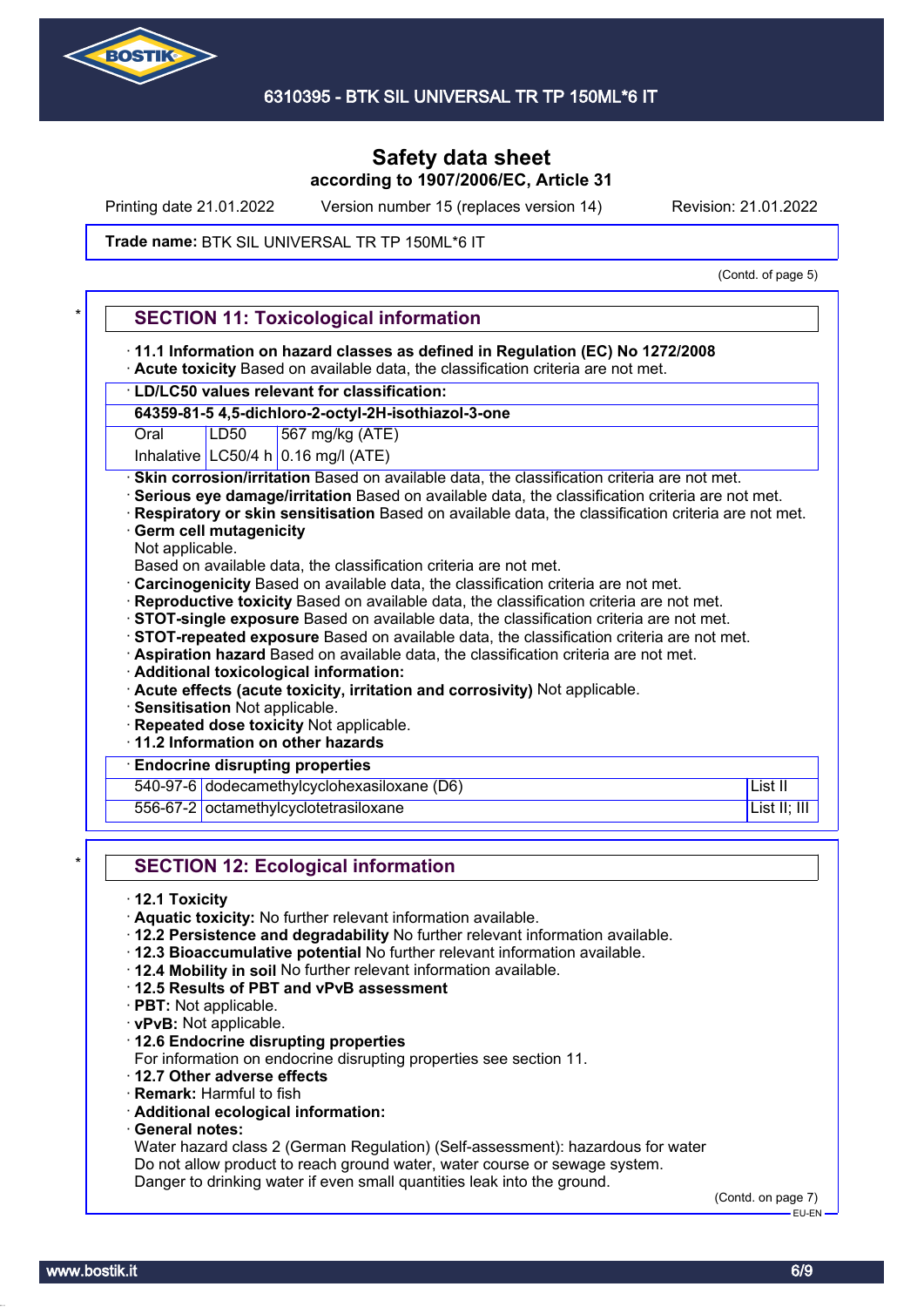

Printing date 21.01.2022 Version number 15 (replaces version 14) Revision: 21.01.2022

#### Trade name: BTK SIL UNIVERSAL TR TP 150ML\*6 IT

Harmful to aquatic organisms

# (Contd. of page 6)

## **SECTION 13: Disposal considerations**

### · **13.1 Waste treatment methods**

#### · **Recommendation**

Must not be disposed together with household garbage. Do not allow product to reach sewage system.

Disposal must be made according to official regulations.

### · **Uncleaned packaging:**

### · **Recommendation:**

Packagings that may not be cleansed are to be disposed of in the same manner as the product.

| <b>SECTION 14: Transport information</b>                                       |                 |  |
|--------------------------------------------------------------------------------|-----------------|--|
| 14.1 UN number or ID number<br>· ADR/ADN, IMDG, IATA                           | not regulated   |  |
|                                                                                |                 |  |
| · ADN                                                                          | not regulated   |  |
| 14.2 UN proper shipping name<br>· ADR/ADN, ADN, IMDG, IATA                     | not regulated   |  |
| 14.3 Transport hazard class(es)                                                |                 |  |
| · ADR/ADN, ADN, IMDG, IATA<br>· Class                                          | not regulated   |  |
| $\cdot$ 14.4 Packing group<br>· ADR/ADN, IMDG, IATA                            | not regulated   |  |
| 14.5 Environmental hazards:<br>· Marine pollutant:                             | No              |  |
| 14.6 Special precautions for user                                              | Not applicable. |  |
| $\cdot$ 14.7 Maritime transport in bulk according to<br><b>IMO instruments</b> | Not applicable. |  |

· **Transport/Additional information:** Not dangerous according to the above specifications. · **IMDG** · **Remarks:** Under certain conditions substances in Class 3 (flammable liquids) can be classified in packinggroup III. See IMDG, Part 2, Chapter 2.3, Paragraph 2.3.2.2 · **UN "Model Regulation":** not regulated

(Contd. on page 8)

EU-EN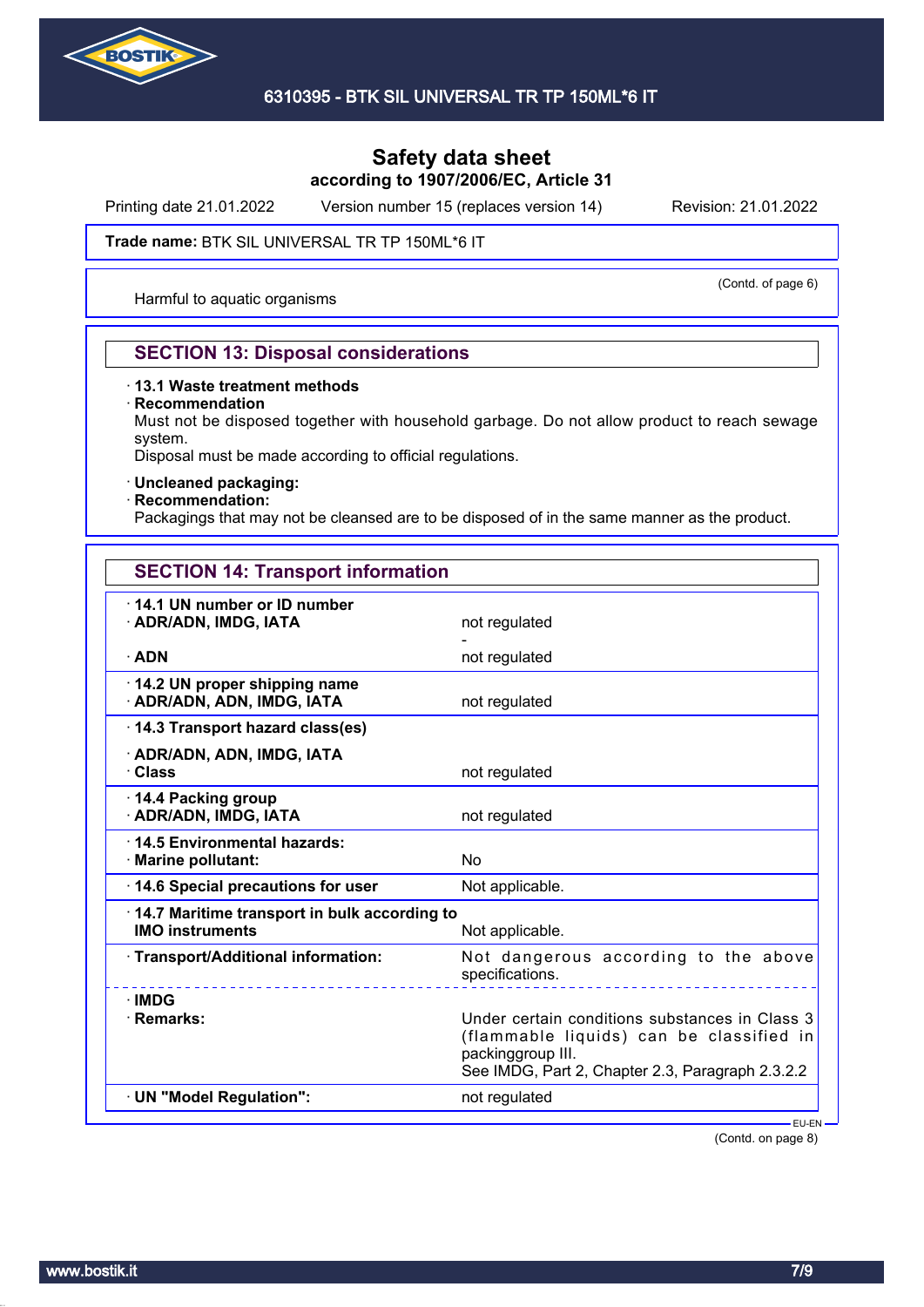

Printing date 21.01.2022 Version number 15 (replaces version 14) Revision: 21.01.2022

#### Trade name: BTK SIL UNIVERSAL TR TP 150ML\*6 IT

(Contd. of page 7)

### **SECTION 15: Regulatory information**

- · **15.1 Safety, health and environmental regulations/legislation specific for the substance or mixture**
- · **Directive 2012/18/EU**
- · **Named dangerous substances ANNEX I** None of the ingredients is listed.
- **REGULATION (EC) No 1907/2006 ANNEX XVII** Conditions of restriction: 3, 70
- · **DIRECTIVE 2011/65/EU on the restriction of the use of certain hazardous substances in electrical and electronic equipment – Annex II**
- None of the ingredients is listed.

· **REGULATION (EU) 2019/1148**

· **Regulation (EC) No 273/2004 on drug precursors**

None of the ingredients is listed.

· **Regulation (EC) No 111/2005 laying down rules for the monitoring of trade between the Community and third countries in drug precursors**

None of the ingredients is listed.

· **15.2 Chemical safety assessment:** A Chemical Safety Assessment has not been carried out.

### **SECTION 16: Other information**

This information is based on our present knowledge. However, this shall not constitute a guarantee for any specific product features and shall not establish a legally valid contractual relationship.

#### · **Relevant phrases**

- H226 Flammable liquid and vapour.
- H302 Harmful if swallowed.
- H304 May be fatal if swallowed and enters airways.
- H314 Causes severe skin burns and eye damage.
- H315 Causes skin irritation.
- H317 May cause an allergic skin reaction.
- H335 May cause respiratory irritation.
- H361f Suspected of damaging fertility.
- H400 Very toxic to aquatic life.
- H410 Very toxic to aquatic life with long lasting effects.

H412 Harmful to aquatic life with long lasting effects.

#### · **Classification according to Regulation (EC) No 1272/2008**

Hazardous to the aquatic environment - longterm (chronic) aquatic hazard

The classification of the mixture is generally based on the calculation method using substance data according to Regulation (EC) No 1272/2008.

- · **Department issuing SDS:** Bison QESH
- · **Contact:** Reach coordinator

· **Date of previous version:** 21.01.2022

· **Version number of previous version:** 14

· **Abbreviations and acronyms:**

ADR: Accord relatif au transport international des marchandises dangereuses par route (European Agreement Concerning the International Carriage of Dangerous Goods by Road) IMDG: International Maritime Code for Dangerous Goods

(Contd. on page 9) .<br>EU-EN